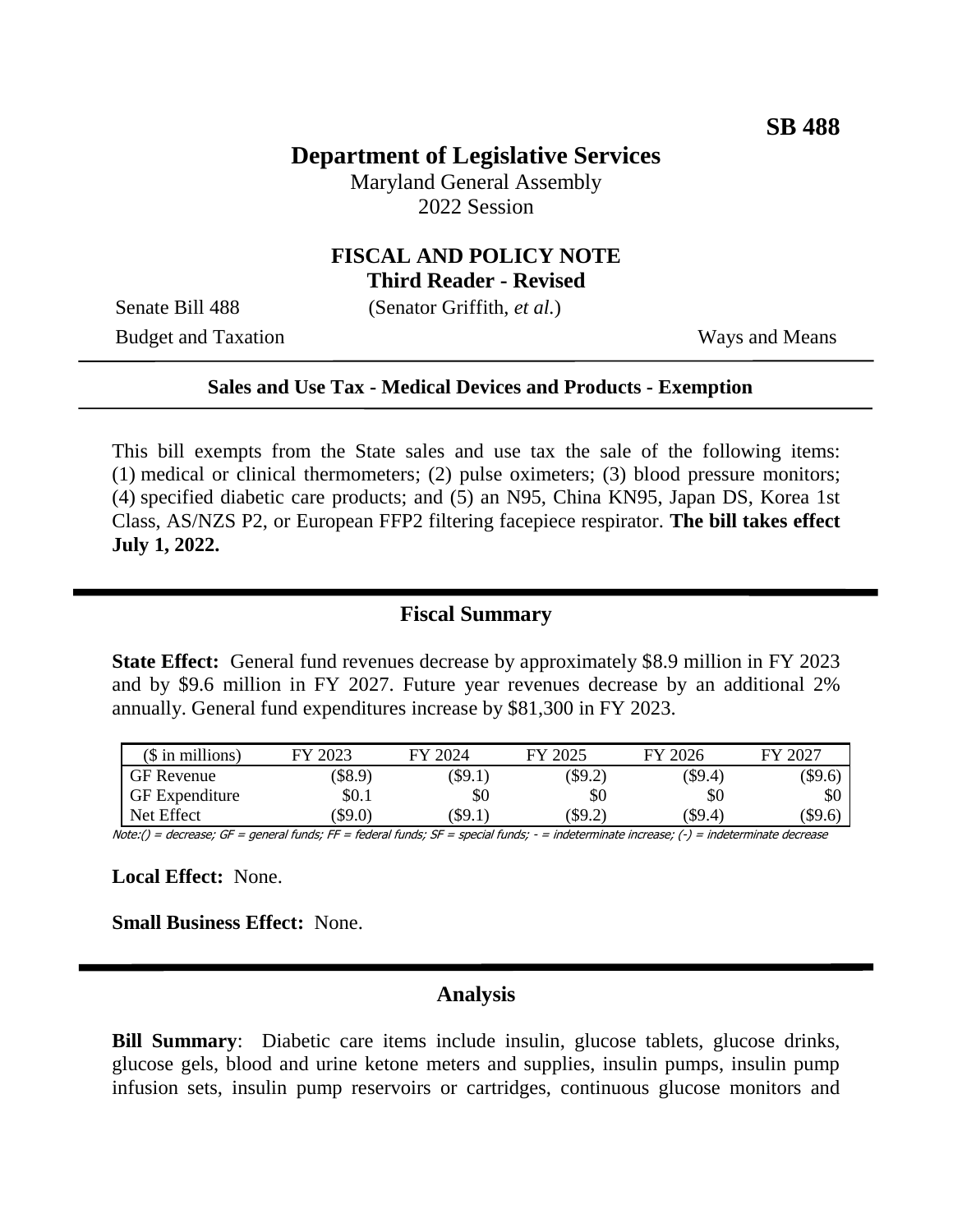related supplies, syringes, insulin injection devices, insulin pens, insulin pen needles, lancets and lancet devices, and testing strips for measuring blood sugar.

**Current Law:** The sale of medicines and specified medical supplies and certain health, physical, and hygienic aids are exempt from the State sales and use tax, as shown in the following document on the Comptroller's website: *[Sales and Use Tax List of Tangible](https://marylandtaxes.gov/forms/Tax_Publications/Sales_and_Use_Tax-List_of_TPP_and_Services.pdf)  [Personal Property and Services \(marylandtaxes.gov\)](https://marylandtaxes.gov/forms/Tax_Publications/Sales_and_Use_Tax-List_of_TPP_and_Services.pdf)*.

## *Sales and Use Tax*

The sales and use tax is the State's second largest source of general fund revenue, accounting for approximately \$5.5 billion in fiscal 2022 and \$5.7 billion in fiscal 2023, according to the December 2021 revenue forecast. **Exhibit 1** shows the sales and use tax rates in surrounding states and the District of Columbia.

## **Exhibit 1 Sales and Use Tax Rates in Maryland and Surrounding States**

| Delaware             | $0.0\%$                                                                                                                                                                                                                                                         |  |
|----------------------|-----------------------------------------------------------------------------------------------------------------------------------------------------------------------------------------------------------------------------------------------------------------|--|
| District of Columbia | 6.0%; 10.0% for liquor sold for on-the-premises consumption and<br>restaurant meals; 10.25% for alcoholic beverages for consumption<br>off the premises, tickets to specified sporting events, and specified<br>rental vehicles; 8.0% for specified soft drinks |  |
| Maryland             | 6.0%<br>9.0% for alcoholic beverages                                                                                                                                                                                                                            |  |
| Pennsylvania         | 6.0% plus 1.0% or 2.0% in certain local jurisdictions                                                                                                                                                                                                           |  |
| Virginia*            | 5.3%; 2.5% for eligible food items; 2.5% for specified essential<br>personal hygiene items; both rates include 1.0% for local<br>jurisdictions                                                                                                                  |  |
| West Virginia        | 6.0% plus 1.0% in 70 municipalities                                                                                                                                                                                                                             |  |

\*An additional state tax of: (1) 0.7% is imposed in localities in Central Virginia, Northern Virginia, and the Hampton Roads region; (2) 1.0% in Charlotte, Gloucester, Halifax, Henry, Northampton, and Patrick counties; and (3) 1.7% is imposed in localities in the Historic Triangle.

**State Revenues:** General fund revenues decrease by approximately \$8.9 million in fiscal 2023 and by \$9.6 million in fiscal 2027.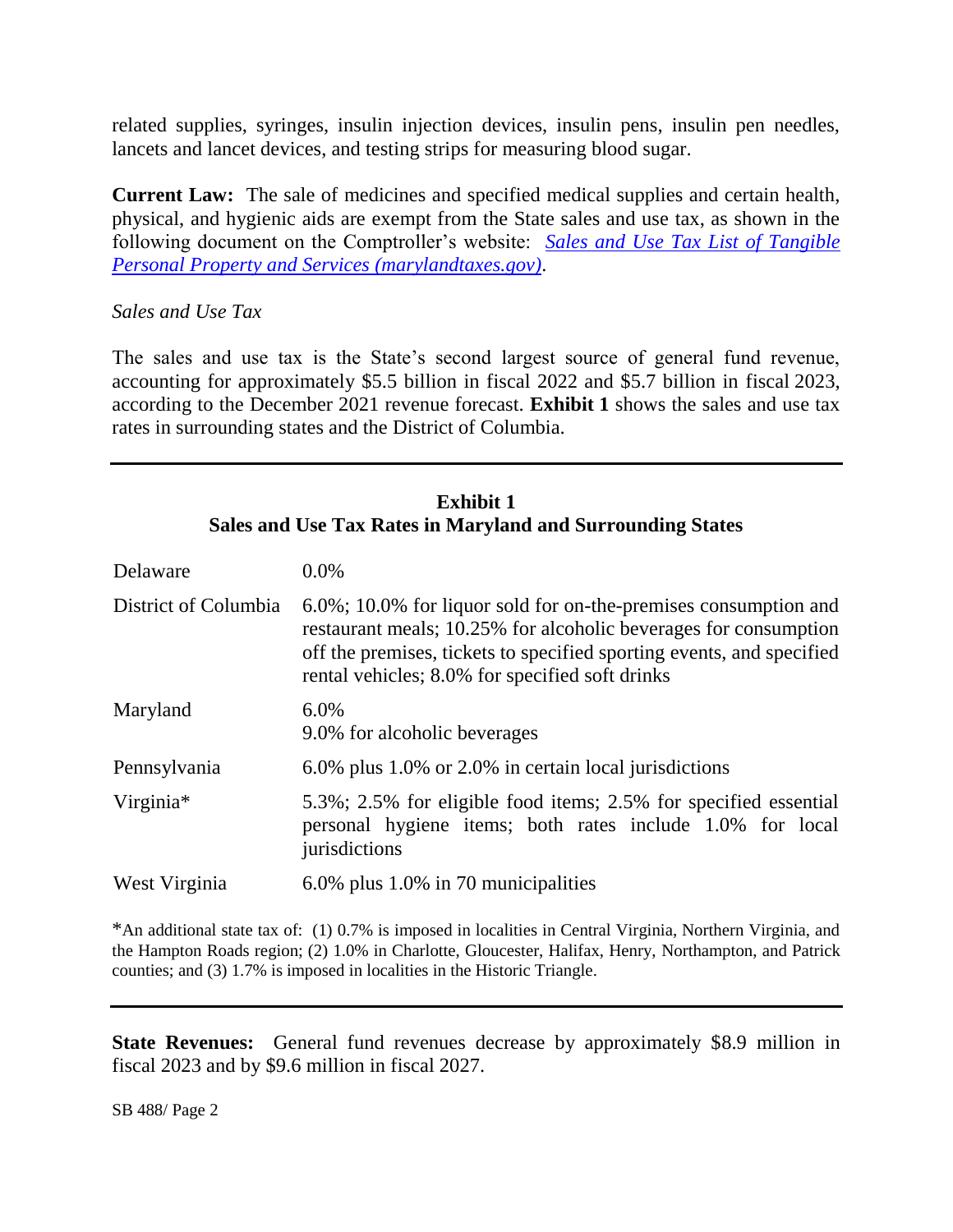## *Sales and Use Tax Exemption for Medical Supplies and Respirators*

General fund revenues decrease by approximately \$6.7 million in fiscal 2023 and by \$6.8 million in fiscal 2027. The estimate is based on (1) national consumer spending data from the Consumer Expenditure Survey; (2) worldwide and national sales data for medical or clinical thermometers, pulse oximeters, blood pressure monitors, and specified respirators as reported by Grand View Research and Transparency Market Research; and (3) the number of households in Maryland. It is estimated that future year revenues generally decrease by an additional 1% annually but fluctuate based on respirator sales.

## *Sales and Use Tax Exemption for Diabetic Care Products*

The Comptroller's Office advises that several of the items listed in the bill are currently exempt from the sales and use tax. This includes (1) any good or service that is a single-use disposable medical equipment such as a syringe; (2) lancets; and (3) testing strips. In addition, some diabetic care products such as any monitoring device used exclusively for health reasons such as continuous glucose monitors, ketone meters, insulin pumps, and insulin pump infusion sets are exempt as durable medical equipment. Health aids such as insulin injection devices, insulin pens, and insulin needles, or any preset insulin syringes, are also exempt. Finally, diabetic medicines such as insulin are also exempt. Diabetic gels and tablets are not considered medicine and are therefore taxable.

Even though many of the items listed in the bill are currently exempt, it is still anticipated that general fund revenues will decrease by a significant amount beginning in fiscal 2023. The amount of the revenue decrease depends on the value of taxable diabetic care items that are sold in the State each year.

As a point of reference, it is estimated that general fund revenues decrease by approximately \$2.2 million in fiscal 2023 and by \$2.8 million in fiscal 2027, based on the following:

- Diabetic supply market in the United States totals \$18.9 billion in 2020.
- Sales of diabetic supplies increase by 6% annually.
- Maryland's share of the United States population is 1.85%.
- 90% of diabetic care products are currently exempt from the State sales and use tax.

To the extent that the actual proportion of taxable diabetic care products sold in the State differs from that used in the estimate, the effect on general fund revenues will vary accordingly.